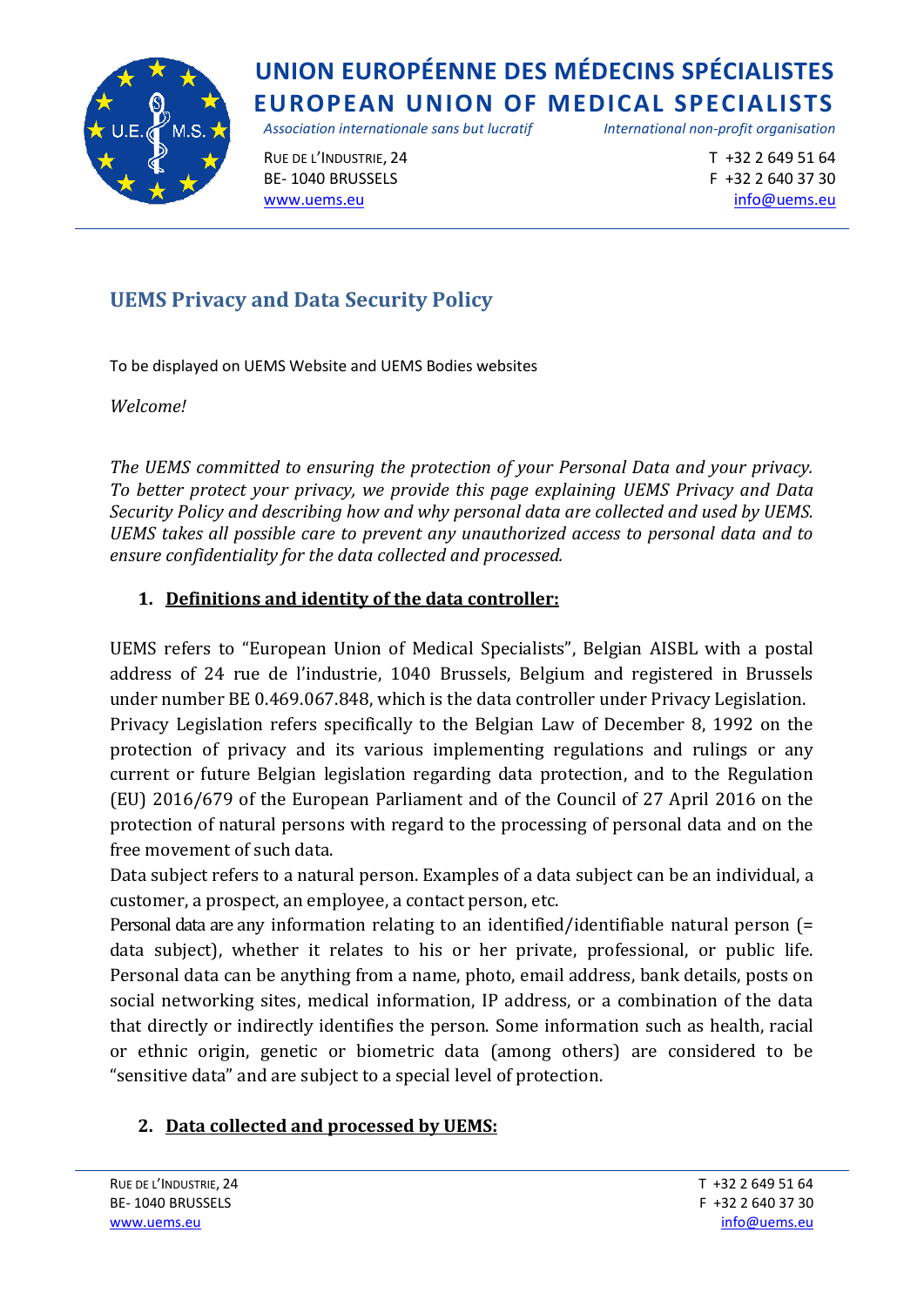*Association internationale sans but lucratif – International non-profit organisation*

UEMS does not process data regarding children under 16 years old.

UEMS does not process any sensitive data.

The Personal data collected by UEMS are:

- **-** Nominative Information Title, First Name(s), Family Name(s): Your nominative details are needed to properly identify you, to communicate with you, to provide you with the services you have requested and to ensure that items are properly labelled as yours (e.g. Congress badges, Certificate of attendance, etc.).
- **-** Email address: Your email address is used to communicate with you for all UEMS activities (document approbation, registration to a meeting, information about new developments, etc…)
- **-** Full Postal Address : When collected, your Postal Address is needed when items will be sent to you by post (e.g. exam diplomas, documents…). It also helps to correctly verify your identity (where other persons have the same or a similar name).
- **-** Date and place of Birth: When collected, your date and place of birth are used to help UEMS to correctly identify you and avoid duplicate records.
- **-** Telephone number: When collected, this enables the UEMS to contact you rapidly in case of need.
- **-** Curriculum vitae, list of publications and other information requested to support applications for the European examination: When collected, these data are used to define whether you are a suitable candidate for a UEMS position or if you are eligible to a UEMS Examination.
- **-** For activities implying payment, the personal information that we may collect includes purchase history, payment information and Credit Card information if you chose this payment method.

The types of Personal Data that we collect will depend on the communication, application or service you apply for or receive. You may always choose not to provide the requested information, but in doing so we may be unable to provide the communication, application or service you request. UEMS makes sure to collect and process data that are strictly necessary to the purpose of its activities.

#### **3. How does UEMS collect data:**

The sources of personal information collected by UEMS are:

o The individuals themselves when they register personal details on UEMS Website (registration link for meetings, etc…)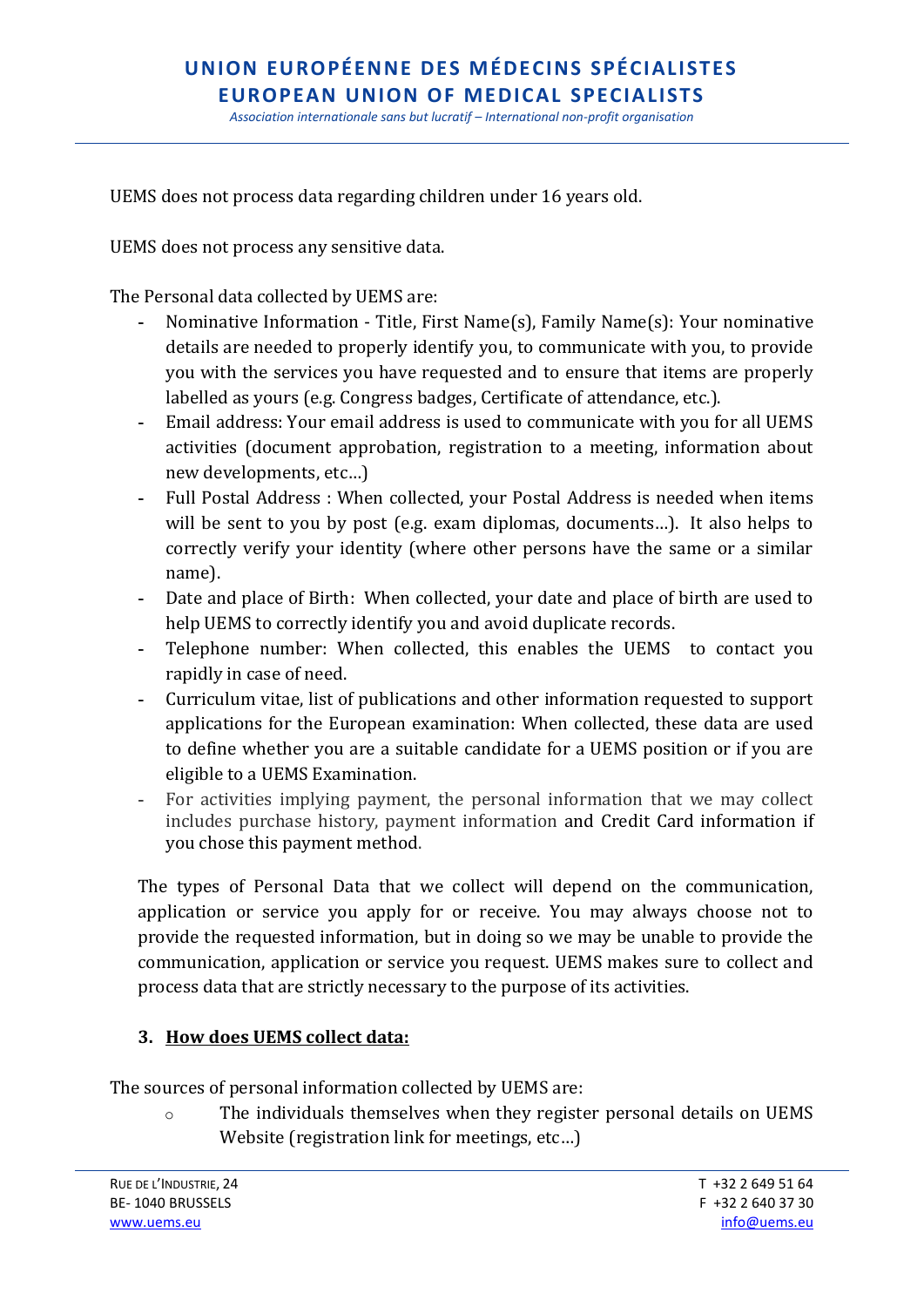*Association internationale sans but lucratif – International non-profit organisation*

- o The individuals themselves when they contact UEMS office
- o Third parties acting on behalf of individuals enter personal details on a form requesting a UEMS service (e.g. an agent arranging registration or hotel accommodation for an UEMS Exam or UEMS Meeting)
- o Member Organisations providing details of their Members (The National Medical Associations members of UEMS send UEMS office an individual personal details to appoint him/her as national delegate of UEMS Specialty Bodies ).

Where we receive personal information about individuals from sources other than the individuals themselves, we take all practical steps to contact the data subject to advise of their rights to object the use of their data or to rectify it.

### **4. Why does UEMS collect and process Personal data**

The UEMS pursues the objective of reaching the highest level of medical care in Europe through the following activities: defense of the medical specialists interests in Europe; the definition of high standards of care, training and practice; the promotion of Continuing Medical Education and Professional Development ; the development of quality assurance in specialist practice.

While working on these goals, UEMS combines a wide range of activities in the field of medical training and continuing medical education, such as :

- Communication related to UEMS and UEMS Specialists Bodies activities
- Collection and dissemination of scientific information and knowledge
- Enable individual communications with the individual about specific matters e.g. sending confirmations, receipts, requesting further information to solve queries, etc.
- Organization of medical congresses and events
- Accreditation of medical events (EACCME)
- Provision of other products and services such as EU examination, accreditation of medical centers, preparatory courses, etc…
- handle specific processes for UEMS leadership and volunteers representing the UEMS, including hotel accommodation, expense claims and Declarations of Interest

When disclosing your personal information to us by using UEMS website or by completing and submitting paper or electronic forms to us, you consent to the collection, storage and processing of your personal information as stated in this policy.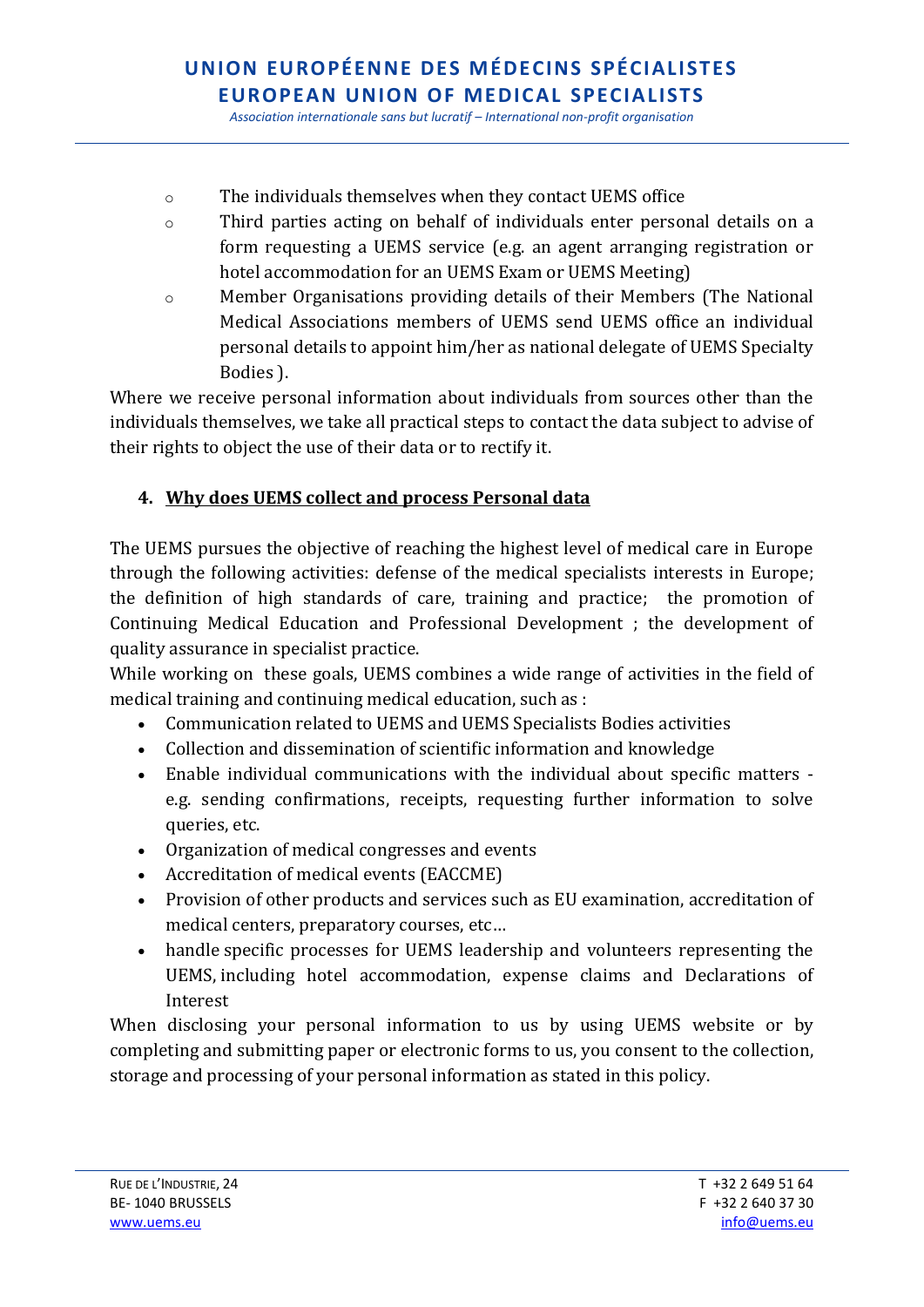*Association internationale sans but lucratif – International non-profit organisation*

#### **5. Email addresses**

Electronic communication is for most purposes the UEMS's preferred method of communication because it is generally convenient, rapid, effective and efficient. In order to be able to communicate with you directly electronically, we need your email address. The UEMS respects the privacy of personal email addresses and complies with the Privacy legislation on email communication. The objective is not to send you unwanted messages, and your email details will not be passed on to any other individual or organization without your permission. We kindly ask you to provide us an e-mail address which is properly secured and which only you can access. You may request to exercise a right in application of the GPDR by e-mail. UEMS has the right to consider every request received from your e-mail address as issued by you.

#### **6. How long do we keep Personal data**

Personal information is only kept for a reasonable period of time, dependent upon the nature of the information and its intended use.

Exceptionally, nominative information (only) is kept indefinitely for persons:

- who have had leadership positions in the UEMS (UEMS Executive and UEMS Bodies Executives)
- who have passed UEMS European Examinations (The nominative information is kept to reference it and to prevent fraud and false diplomas)

If you are delegate to a UEMS body, your information will be kept in the UEMS system while you continue to be a delegate, even if you do not use products or services during that time, unless you request us not to keep it, (in which case you will cease being a UEMS delegate). From the moment you cease to be a delegate, for any reason, your information will be kept in the UEMS system unless expressly requested otherwise by you. UEMS wishes to keep your information during this period in order to facilitate your re-registration as a delegate as the case may be and for archiving reasons.

#### **7. Transfer of Personal Data**

UEMS does not sell, trade, or rent your personal information to others. The UEMS may supply your information to its contractors to perform specific services (such as Event or examination organisation). Otherwise, UEMS does not disclose personal information to any other person or organisation without your consent. In this context, your personal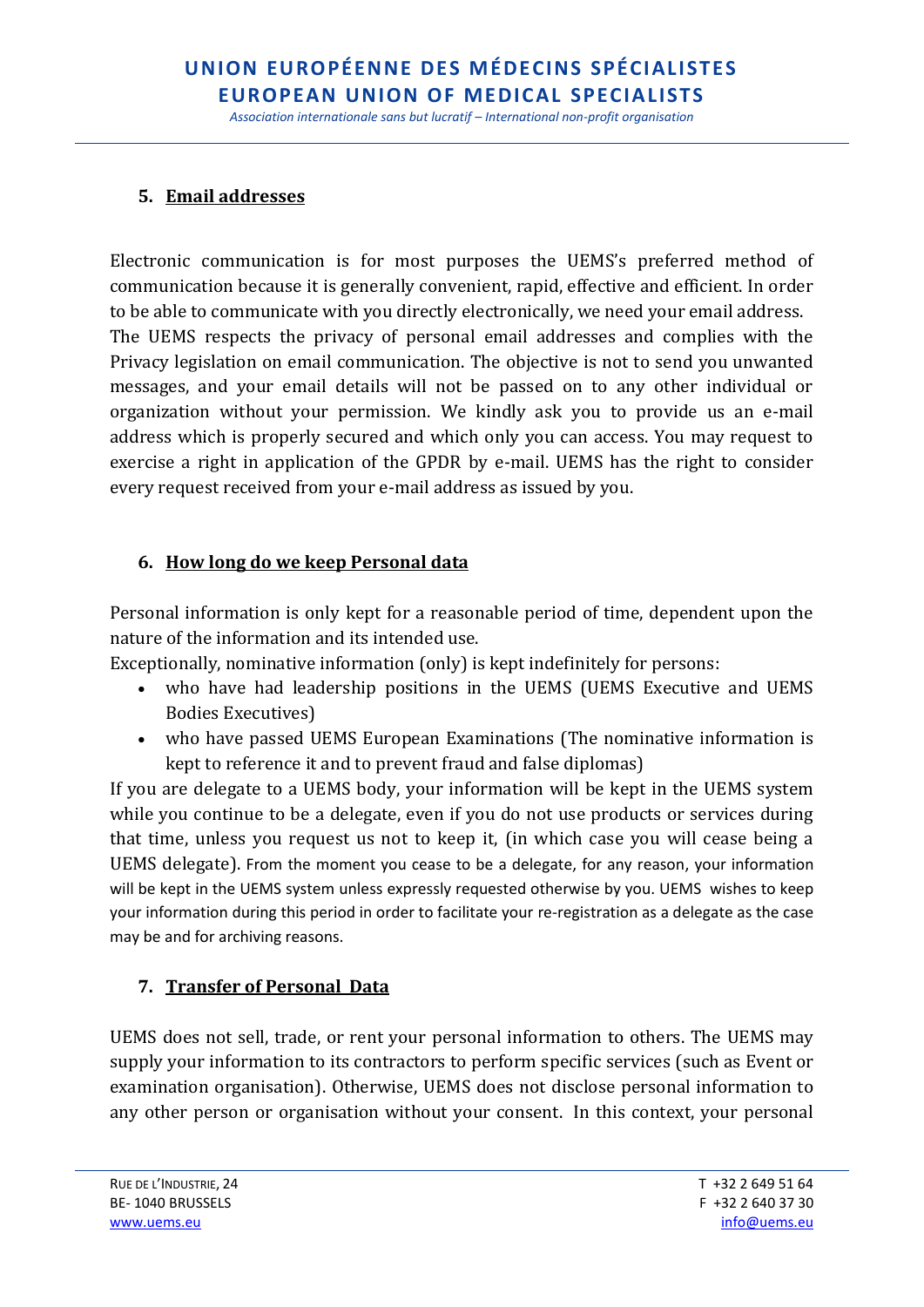*Association internationale sans but lucratif – International non-profit organisation*

data may be disclosed to the following external partners in the circumstances described below:

- Professional Congress Organizer handling the congress or event registration : Where your registration is handled by someone other than yourself, your confirmations, badges or vouchers may be sent to this third party. These contain nominative details about you.
- Agencies handling flight and hotel bookings on behalf of UEMS : Nominative information is provided to local agencies where the UEMS handles hotel bookings for a particular congress or event.
- Members of the Eligibility Committee for EU Examinations, Honorary Diplomas or preparatory Courses : An application to a become an ESC Fellow or a Member of certain ESC bodies (eg ESC Working Groups) requires the submission of a CV, publication list and, sometimes, other elements to support the application. This information, together with nominative information concerning the applicant, is assessed by a leading specialist or committee of specialists, prior to acceptance or refusal of the application.

As Data Subject, you have several rights regarding your data which are listed herein below .

#### **8. How are your Personal Data protected?**

We maintain reasonable physical, electronic, standard security practices, including encryption, passwords and physical security measures, and managerial procedures to protect the security and confidentiality of Personal Data. Only a limited number of persons within us are authorized to access, delete or modify your data. We will make reasonable efforts to ensure that your privacy interests are protected.

#### **9. What are your rights**

You have several rights over the processing of your data:

- **-** You have the right to be informed about the processing of your personal data which covered by this privacy policy and any future specific communication
- **-** You have the right to access your data which means that UEMS will confirm whether personal data concerning you has been processed as well as provide you with all the relevant information regarding your personal data and, if you wish, a copy of said data
- **-** You have the right to rectify your data if it's inaccurate or to complete your data if it's incomplete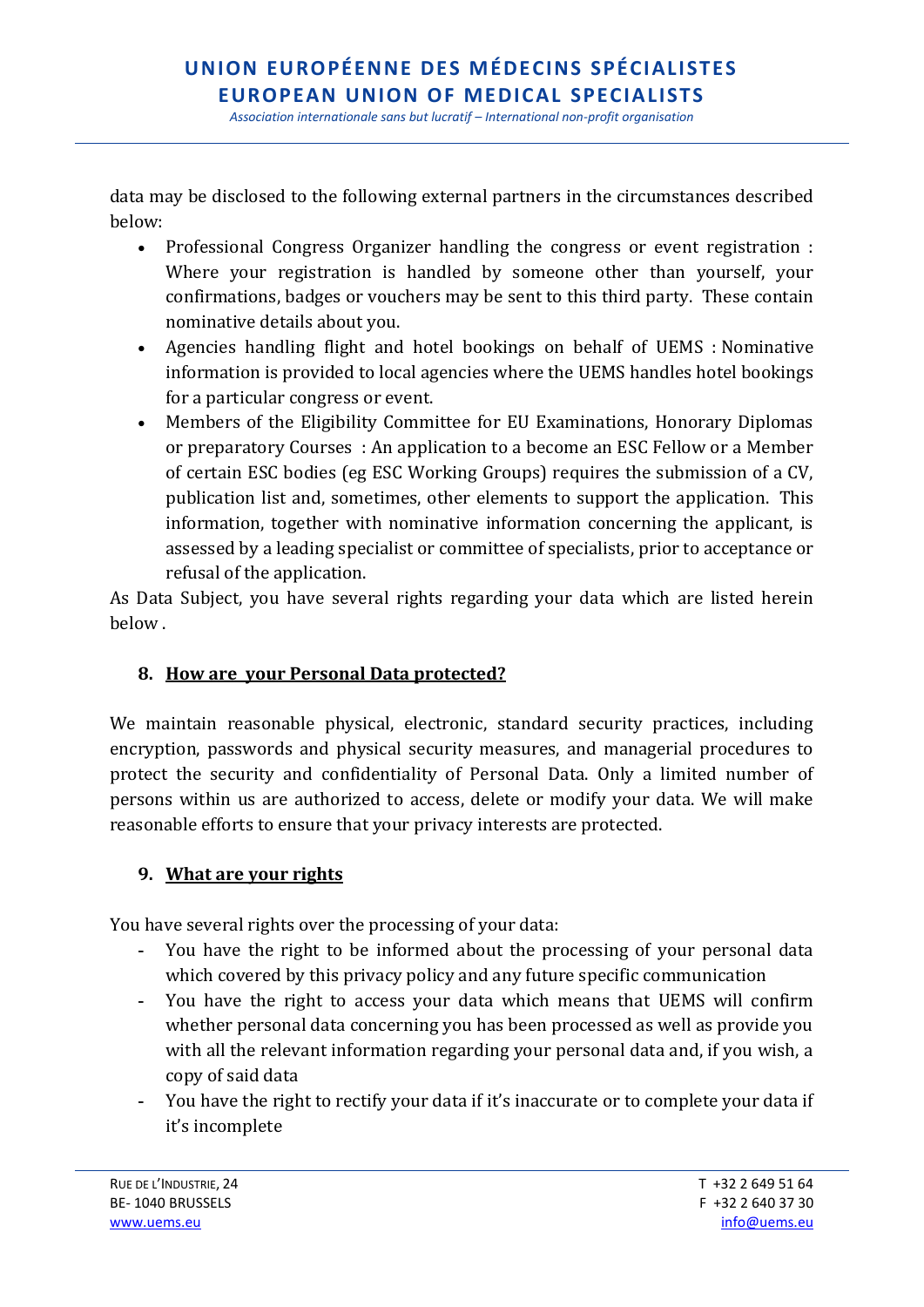*Association internationale sans but lucratif – International non-profit organisation*

- **-** When the processing is based on your consent, you have the right to withdraw your consent at anytime
- **-** You may have the right to obtain the erasure or the restriction of processing of your personal data or object to its processing in certain circumstances.
- **-** When the processing is carried out by automated means and based on either your consent or a contract, you have the right to data portability which means you shall receive your personal data or have it transferred to another controller in a structured, commonly used and machine-readable format.

For information about how to get access to Personal Data and for exercising your rights, please contact us in writing at:

UEMS Rue de l'Industrie 24 1040 Brussels info@uems.eu

UEMS wishes to bring to your attention its obligation to use all reasonable measures to verify the identity of a data subject who requests to exercise his or her rights. UEMS will not collect more data to verify your identity than what is already in its possession. However, please beware of the e-mail address you provide us and make sure you are the only person able to access it and that it is secure. UEMS reserves the right to take further reasonable measures to verify your identity if it seems necessary.

### **10.Use of Cookies**

Cookies are pieces of information that a website transfers to your computer's hard disk for record keeping purposes. They are small text files that a website can use to recognise repeat users and facilitate their ongoing access to, and use of, the site. They do not pose a threat to your system or files.

The use of cookies is an industry standard, and many websites use them to provide useful features. Cookies in and of themselves do not personally identify users, although they do identify a computer. Most browsers are set initially to accept cookies. You can set your computer to reject cookies. However, if you do choose to disable cookies, you will not be able to use the online services.